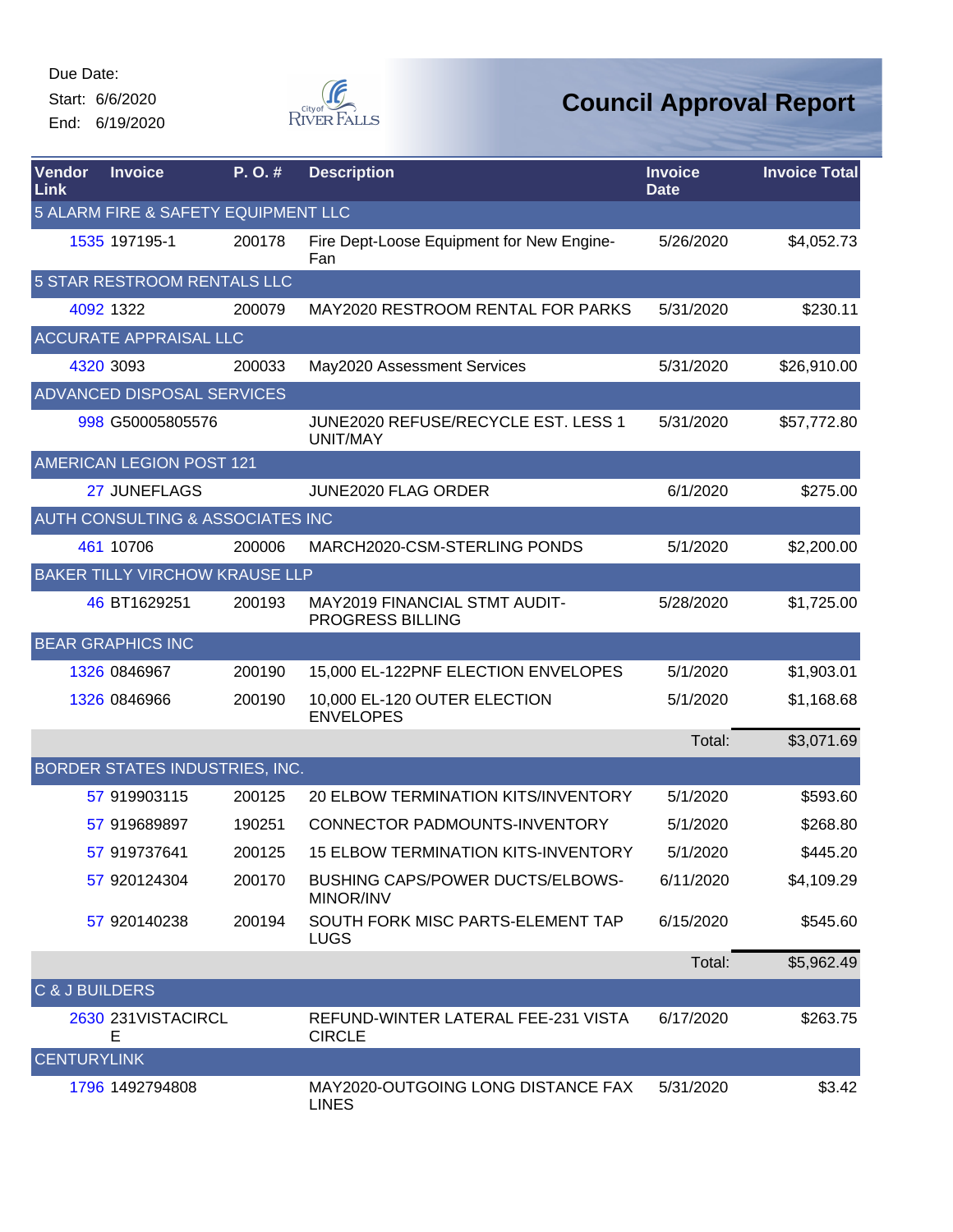Start: 6/6/2020 End: 6/19/2020



| <b>Vendor</b><br>Link | <b>Invoice</b>                         | P.O.#  | <b>Description</b>                                    | <b>Invoice</b><br><b>Date</b> | <b>Invoice Total</b> |
|-----------------------|----------------------------------------|--------|-------------------------------------------------------|-------------------------------|----------------------|
|                       | <b>CISCO SYSTEMS INC</b>               |        |                                                       |                               |                      |
|                       | 4486 5100267749                        |        | JUNE2020 WEBEX/VIRTUAL MEETING<br><b>SOFTWARE</b>     | 6/1/2020                      | \$384.00             |
|                       | COMPUTER INTEGRATION TECHNOLOGY        |        |                                                       |                               |                      |
|                       | 379 AR60129                            |        | <b>CRADLEPOINT MOBILE</b><br>CLOUD/PANORAMA/ENGINE 20 | 5/29/2020                     | \$1,460.00           |
|                       | 379 118018                             |        | IT DEPT-2YR WILD CARD CERTIFICATE-EXP<br>2/25/22      | 5/29/2020                     | \$740.00             |
|                       | 379 293743                             |        | MAY2020-ONSITE HRS<br><b>AGREEMENT/REMOTE SUPPORT</b> | 5/31/2020                     | \$27.20              |
|                       |                                        |        |                                                       | Total:                        | \$2,227.20           |
|                       | <b>CUSTOM DETAILING OF RIVER FALLS</b> |        |                                                       |                               |                      |
|                       | 961 RECOVERYLO<br>AN                   |        | 2020 BUSINESS RECOVERY LOAN                           | 6/1/2020                      | \$10,000.00          |
| <b>DISTRICT 2 INC</b> |                                        |        |                                                       |                               |                      |
|                       | 1451 2832                              |        | <b>MODULE FOR FIRE TRUCK</b>                          | 6/8/2020                      | \$778.85             |
| <b>EFTPS</b>          |                                        |        |                                                       |                               |                      |
|                       | 7 60394                                |        | PPE 06/14/20                                          | 6/19/2020                     | \$75,522.10          |
|                       | <b>ELSTER SOLUTIONS CORP</b>           |        |                                                       |                               |                      |
|                       | 1536 9000106258                        | 200046 | MAY2020-WATER MODULES FOR AMI                         | 5/20/2020                     | \$38,156.00          |
|                       | <b>ENTERPRISE FM TRUST</b>             |        |                                                       |                               |                      |
|                       | 456 FBN3970766                         | 200026 | JUNE2020 MOTOR POOL/BLDG INSP<br><b>LEASED CARS</b>   | 6/3/2020                      | \$1,896.78           |
|                       | <b>ENVISIONWARE INC</b>                |        |                                                       |                               |                      |
|                       | 4027 INV-US-47797                      |        | ANNUAL RFID SOFTWARE PAK/READER<br><b>KITS</b>        | 6/1/2020                      | \$3,298.10           |
|                       | EO JOHNSON CO. INC                     |        |                                                       |                               |                      |
|                       | 98 27177804                            |        | JUNE2020-POLICE DEPT RICOH MP C4504<br><b>COPIER</b>  | 6/4/2020                      | \$151.50             |
|                       | <b>EXPRESS PERSONNEL SERVICES</b>      |        |                                                       |                               |                      |
|                       | 109 23997909                           | 200036 | WKEND 5/31-SPAFFORD/YOUNG-61.85HRS-<br><b>TEMPS</b>   | 5/31/2020                     | \$1,229.58           |
|                       | 109 23997908                           |        | WKEND 5/31-J.HAYES-25HRS-COMM<br><b>INTERN</b>        | 5/31/2020                     | \$547.50             |
|                       | 109 24015747                           | 200189 | WKEND 6/7-FIVE TEMP PARK MAINT HELP-<br><b>200HRS</b> | 6/9/2020                      | \$3,919.20           |
|                       | 109 24015746                           |        | WKEND 6/7-J.HAYES-27HRS-COMM INTERN                   | 6/9/2020                      | \$591.30             |
|                       | 109 24034991                           |        | WKEND 6/14-J.HAYES-27.5HRS-COMM<br><b>INTERN</b>      | 6/16/2020                     | \$602.25             |
|                       |                                        |        |                                                       | Total:                        | \$6,889.83           |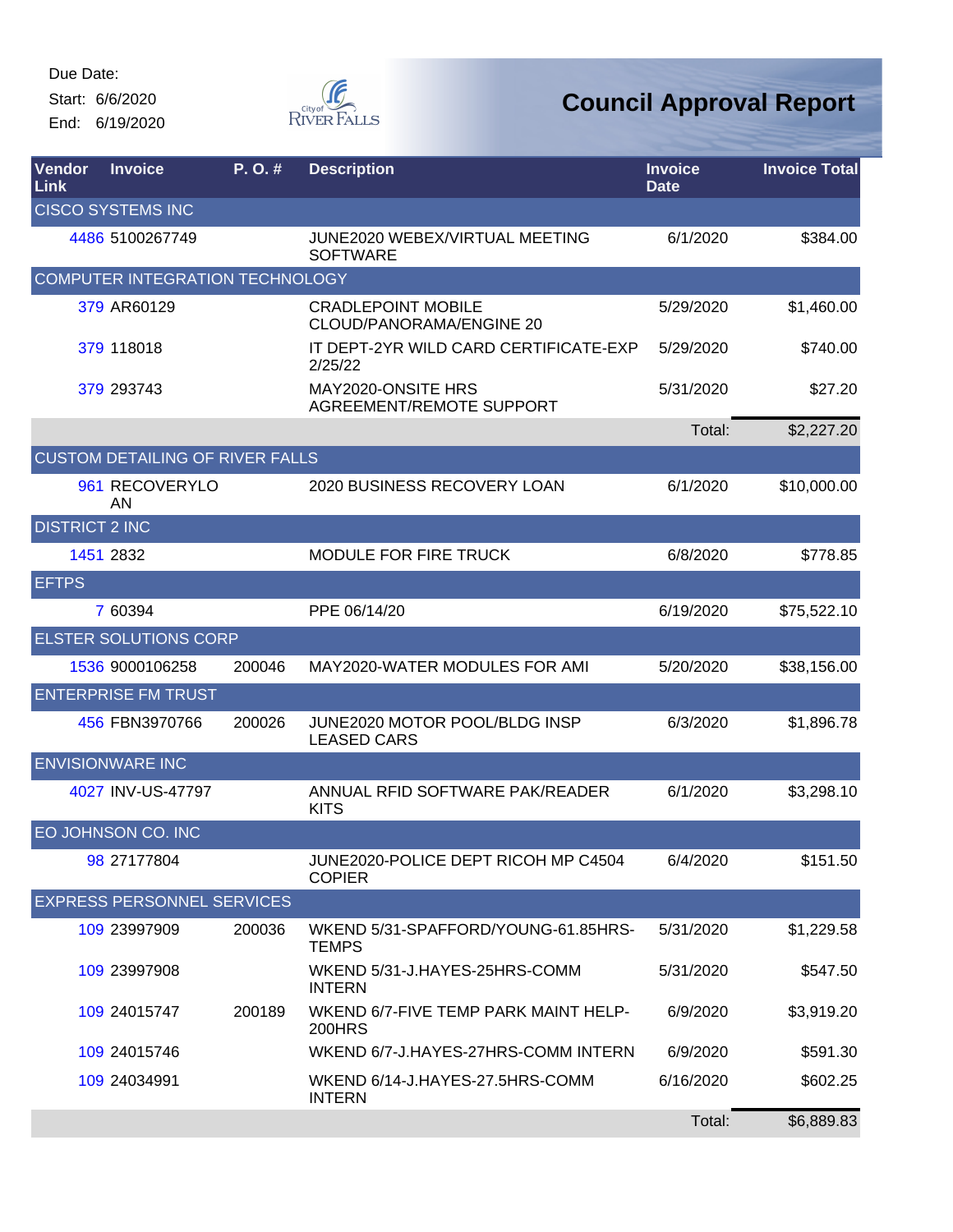Start: 6/6/2020

End: 6/19/2020



| Vendor<br>Link       | <b>Invoice</b>                         | P. O. # | <b>Description</b>                                     | <b>Invoice</b><br><b>Date</b> | <b>Invoice Total</b> |
|----------------------|----------------------------------------|---------|--------------------------------------------------------|-------------------------------|----------------------|
|                      | <b>FALLS FAMILY EYE CARE</b>           |         |                                                        |                               |                      |
|                      | 497 REFUND                             |         | REFUND-BASEBALL SPONSORSHIP                            | 5/31/2020                     | \$350.00             |
|                      | <b>FBG SERVICE CORPORATION</b>         |         |                                                        |                               |                      |
|                      | 364 874614                             | 200024  | <b>MAY2020 JANITORIAL SERVICES</b><br><b>CONTRACT</b>  | 5/31/2020                     | \$4,866.00           |
|                      | FIRST NATIONAL BANK - RF SECTION 125   |         |                                                        |                               |                      |
|                      | 6 60393                                |         | PPE 06/14/20                                           | 6/19/2020                     | \$4,330.08           |
|                      | FIRST NATIONAL BANK OF RIVER FALLS INC |         |                                                        |                               |                      |
|                      | 115 JUNE2020-<br>LOANXXX4914           |         | JUNE2020-PW EQUIP/TRAIL/LIBRARY LOAN<br><b>PYMT</b>    | 6/1/2020                      | \$58,597.21          |
|                      | FORUM COMMUNICATION CO                 |         |                                                        |                               |                      |
|                      | 234 CL01762220                         |         | MAY2020-COMMON COUNCIL<br>PROCEEDINGS NOTICE           | 5/31/2020                     | \$267.33             |
|                      | 234 CL01762228                         |         | MAY2020-COMMON COUNCIL ORG<br><b>MEETING NOTICE</b>    | 5/31/2020                     | \$78.63              |
|                      | 234 CL01762267                         |         | MAY2020-COMMON COUNCIL PUBLIC<br><b>HEARING NOTICE</b> | 5/31/2020                     | \$15.73              |
|                      | 234 CL01762266                         |         | MAY2020-COMMON COUNCIL AGENDA                          | 5/31/2020                     | \$56.61              |
|                      | 234 CL01762504                         |         | NOTICE OF LIQUOR LICENSE RENEWALS                      | 6/11/2020                     | \$151.80             |
|                      |                                        |         |                                                        | Total:                        | \$570.10             |
| <b>GAME QUEST</b>    |                                        |         |                                                        |                               |                      |
|                      | 4508 RECOVERYLO<br>AN                  |         | 2020 BUSINESS RECOVERY LOAN                            | 6/1/2020                      | \$5,000.00           |
| <b>GRACE PAULSON</b> |                                        |         |                                                        |                               |                      |
|                      | 937 JUNE2020SOLA<br>R                  |         | JUNE2020-SOLAR REFUND                                  | 6/17/2020                     | \$116.64             |
|                      | <b>GREENWOOD CEMETERY ASSOCIATION</b>  |         |                                                        |                               |                      |
|                      | 2394 2020                              | 200188  | 2020 GREENWOOD CEMETERY FUNDING                        | 6/1/2020                      | \$15,000.00          |
|                      | HANTEN BROADCASTING COMPANY INC        |         |                                                        |                               |                      |
|                      | 306 APRIL2020                          |         | APRIL2020-SPORTSCASTERS CLUB                           | 5/1/2020                      | \$60.00              |
|                      | <b>HUDSON PHYSICIANS SC</b>            |         |                                                        |                               |                      |
|                      | 145 800370410620                       |         | MAY2020-WATER DEPT EXAM/TEST                           | 5/31/2020                     | \$27.00              |
|                      | HUEBSCH LAUNDRY COMPANY                |         |                                                        |                               |                      |
|                      | 146 4516038                            | 200043  | 5/27 PW UNIFORMS                                       | 5/27/2020                     | \$116.58             |
|                      | 146 4520053                            | 200039  | 6/3/20 WASTEWATER UNIFORMS                             | 6/3/2020                      | \$46.31              |
|                      | 146 4520050                            | 200042  | 6/3/20 ELECTRIC DEPT UNIFORMS                          | 6/3/2020                      | \$290.34             |
|                      | 146 4520051                            | 200038  | 6/3/20 WATER DEPT UNIFORMS                             | 6/3/2020                      | \$40.54              |
|                      | 146 4520052                            | 200043  | 6/3/20 PW DEPT UNIFORMS                                | 6/3/2020                      | \$116.58             |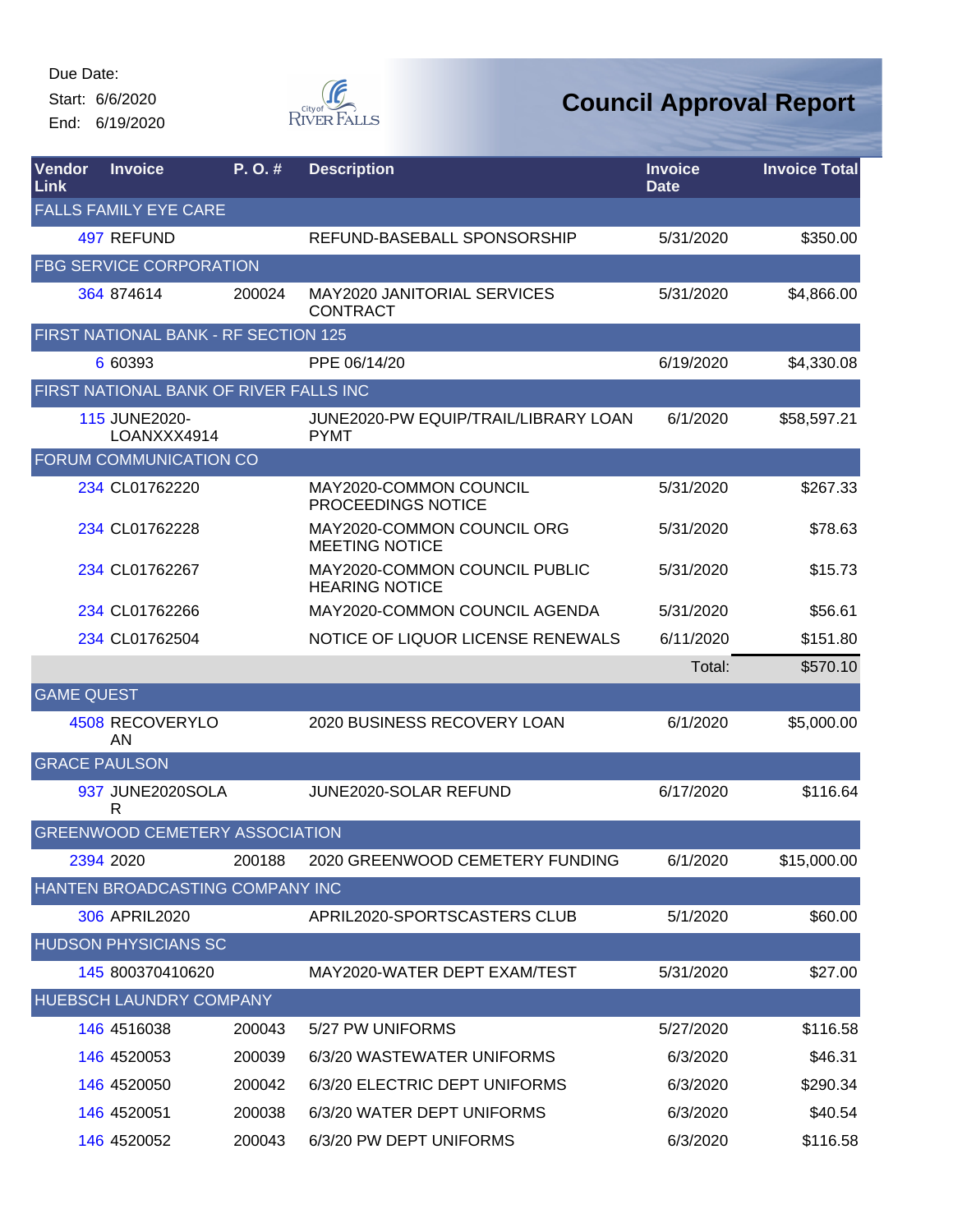Start: 6/6/2020 End: 6/19/2020  $\begin{picture}(120,110) \put(0,0){\line(1,0){150}} \put(15,0){\line(1,0){150}} \put(15,0){\line(1,0){150}} \put(15,0){\line(1,0){150}} \put(15,0){\line(1,0){150}} \put(15,0){\line(1,0){150}} \put(15,0){\line(1,0){150}} \put(15,0){\line(1,0){150}} \put(15,0){\line(1,0){150}} \put(15,0){\line(1,0){150}} \put(15,0){\line(1,0){150$ 

| Vendor<br>Link             | <b>Invoice</b>               | P.O.#  | <b>Description</b>                                       | <b>Invoice</b><br><b>Date</b> | <b>Invoice Total</b> |
|----------------------------|------------------------------|--------|----------------------------------------------------------|-------------------------------|----------------------|
|                            | 146 4520717                  | 200067 | 6/3 CITY HALL RUG SERVICE                                | 6/3/2020                      | \$56.92              |
|                            | 146 4524005                  | 200039 | 6/10 WASTEWATER DEPT UNIFORMS                            | 6/10/2020                     | \$46.31              |
|                            | 146 4524002                  | 200042 | 6/10 ELECTRIC DEPT UNIFORMS                              | 6/10/2020                     | \$290.34             |
|                            | 146 4524003                  | 200038 | 6/10 WATER DEPT UNIFORMS                                 | 6/10/2020                     | \$40.54              |
|                            | 146 4527999                  | 200039 | 6/17 WASTEWATER DEPT UNIFORMS                            | 6/17/2020                     | \$46.31              |
|                            | 146 4527996                  | 200042 | 6/17 ELECTRIC DEPT UNIFORMS                              | 6/17/2020                     | \$290.34             |
|                            | 146 4527997                  | 200038 | 6/17 WATER DEPT UNIFORMS                                 | 6/17/2020                     | \$40.54              |
|                            | 146 4528695                  | 200067 | 6/17 CITY HALL RUG SERVICE                               | 6/17/2020                     | \$56.92              |
|                            |                              |        |                                                          | Total:                        | \$1,478.57           |
|                            | HUNT ELECTRIC CORPORATION    |        |                                                          |                               |                      |
|                            | 4460 298884                  | 200166 | <b>GLEN PARK CARD READERS-MAINT BLDG</b>                 | 6/9/2020                      | \$3,155.00           |
| <b>I &amp; S GROUP INC</b> |                              |        |                                                          |                               |                      |
|                            | 2787 65011                   | 190145 | MAY2020-FINAL DESIGN/PARK<br><b>IMPROVEMENTS</b>         | 5/31/2020                     | \$4,458.33           |
|                            | <b>INSPIRING ACTIONS LLC</b> |        |                                                          |                               |                      |
|                            | 3860 RECOVERYLO<br><b>AN</b> |        | 2020 BUSINESS RECOVERY LOAN                              | 6/1/2020                      | \$10,000.00          |
|                            |                              |        | INTERNATIONAL CITY MGMT ASSOC RETIREMENT CORP            |                               |                      |
|                            | 1 60389                      |        | PPE 06/14/20                                             | 6/19/2020                     | \$21,016.70          |
|                            | 1 60390                      |        | PPE 06/14/20                                             | 6/19/2020                     | \$1,013.12           |
|                            |                              |        |                                                          | Total:                        | \$22,029.82          |
| <b>ISAAC CURTIS</b>        |                              |        |                                                          |                               |                      |
|                            | 2151 RECOVERYLO<br>AN        |        | 2020 BUSINESS RECOVERY LOAN                              | 6/1/2020                      | \$10,000.00          |
| <b>J&amp;J GIS LLC</b>     |                              |        |                                                          |                               |                      |
|                            | 651 MAY2020                  | 200028 | MAY2020 JAMIE NEILS GIS<br>SERVICES/23HRS                | 5/31/2020                     | \$1,035.00           |
|                            | <b>JOHNSON BRANDT</b>        |        |                                                          |                               |                      |
|                            | 2213 REIMBURSE               |        | <b>MAY2020 TUITION REIMBURSEMENT-LAW</b><br><b>CLASS</b> | 5/31/2020                     | \$1,160.83           |
|                            | JOHNSON, MICHAEL G           |        |                                                          |                               |                      |
|                            | 3459 5033                    | 200199 | CITY HALL-DOOR HARDWARE ORDER                            | 5/1/2020                      | \$1,852.00           |
|                            | <b>JRKM MANAGEMENT</b>       |        |                                                          |                               |                      |
|                            | <b>168 RECOVERYLO</b><br>AN  |        | 2020 BUSINESS RECOVERY LOAN                              | 6/1/2020                      | \$10,000.00          |
|                            | <b>KETCHUM, BROOKS</b>       |        |                                                          |                               |                      |
|                            | 4506 57924                   |        | <b>BUILD/PAINT WORK BENCH</b>                            | 5/31/2020                     | \$550.00             |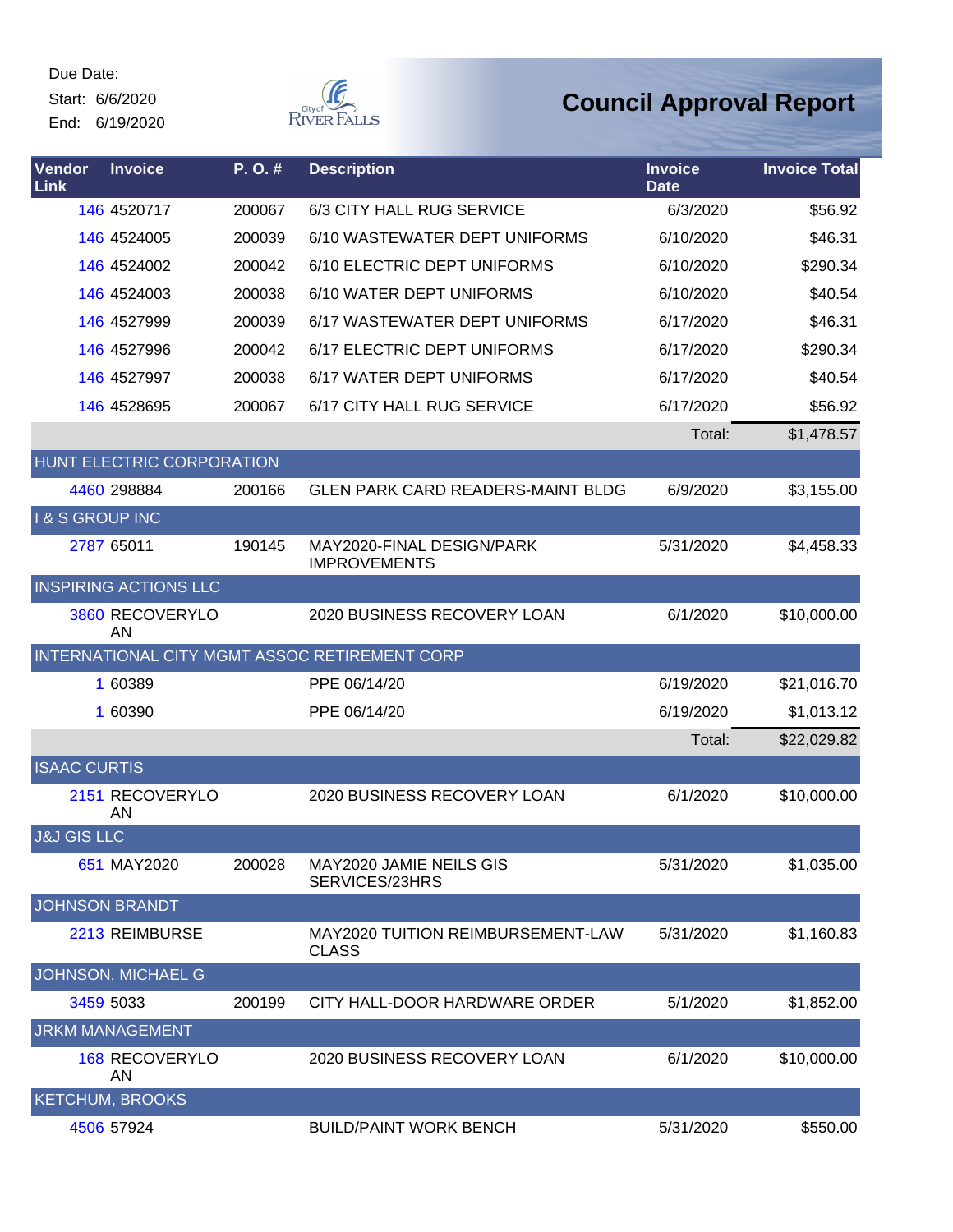Start: 6/6/2020 End: 6/19/2020



| Vendor<br>Link | <b>Invoice</b>                   | P.O.#  | <b>Description</b>                                               | <b>Invoice</b><br><b>Date</b> | <b>Invoice Total</b> |
|----------------|----------------------------------|--------|------------------------------------------------------------------|-------------------------------|----------------------|
|                | LEXISNEXIS RISK DATA MGMT INC    |        |                                                                  |                               |                      |
|                | 3765 1703497-<br>20200531        |        | MAY2020-ADVANCED PEOPLE SEARCH FEE                               | 5/31/2020                     | \$51.50              |
|                | LINEHAN OUTDOOR SERVICES LLC     |        |                                                                  |                               |                      |
|                | 1570 3964                        | 200150 | May2020 Sterling Ponds Summer Mowing                             | 5/31/2020                     | \$500.00             |
|                | 1570 3962                        | 200151 | May2020 Whitetail Corporate Park Summer<br>Mowing                | 5/31/2020                     | \$1,236.00           |
|                | 1570 3963                        | 200147 | May2020 Sterling Ponds Summer Mowing                             | 5/31/2020                     | \$2,264.00           |
|                | 1570 3961                        |        | RFMU-DIRT<br>WORK/SEED/SKIDSTEER/LABOR                           | 6/7/2020                      | \$365.00             |
|                |                                  |        |                                                                  | Total:                        | \$4,365.00           |
|                | <b>LOFFLER COMPANIES INC</b>     |        |                                                                  |                               |                      |
|                | 182 27062685                     |        | MAY2020-AMBULANCE KONICA MINOLTA<br><b>BASE PYMT</b>             | 5/31/2020                     | \$123.00             |
|                | 182 3446739                      |        | MAY2020-AMBULANCE KONICA COPIER<br><b>OVERAGES</b>               | 5/31/2020                     | \$12.69              |
|                | 182 415460070                    |        | MAY/JUNE2020 PW KONICA MINOLTA<br><b>COPIER BASE/OVER</b>        | 6/1/2020                      | \$389.90             |
|                |                                  |        |                                                                  | Total:                        | \$525.59             |
|                | METERING & TECHNOLOGY SOLUTIONS  |        |                                                                  |                               |                      |
|                | 451 17016                        | 200169 | MAY2020-30 AMI REGISTERS                                         | 5/22/2020                     | \$2,565.92           |
|                | 451 17024                        | 200169 | MAY2020-2" ROUND RUBBER GASKETS                                  | 5/31/2020                     | \$62.90              |
|                | 451 17067                        | 200169 | 2" RUBBER GASKETS                                                | 6/2/2020                      | \$54.00              |
|                | 451 17096                        | 200169 | JUNE2020-WATER METERS                                            | 6/5/2020                      | \$350.02             |
|                | 451 17134                        | 200160 | <b>ITRON WATER METER-2" GALLON</b><br><b>COMPOUND SERIES</b>     | 6/9/2020                      | \$203.92             |
|                |                                  |        |                                                                  | Total:                        | \$3,236.76           |
|                | <b>MICHELLE M MAHER</b>          |        |                                                                  |                               |                      |
|                | 3398 RECOVERYLO<br>AN            |        | 2020 BUSINESS RECOVERY LOAN                                      | 6/1/2020                      | \$10,000.00          |
|                | MSA PROFESSIONAL SERVICES, INC.  |        |                                                                  |                               |                      |
|                | 1284 R07949019.0-2               |        | MAY2020 RF GIS TECH SUPPORT                                      | 5/31/2020                     | \$125.00             |
|                | NORTHERN STATES POWER COMPANY WI |        |                                                                  |                               |                      |
|                | 344 685287453                    |        | MAY2020 PRESCOTT AMBULANCE POWER<br><b>BILL</b>                  | 5/21/2020                     | \$216.87             |
|                | ONE TIME PAY VENDOR              |        |                                                                  |                               |                      |
|                | 9999 KENKREYE                    |        | REFUND-SHELTER RENT DUE TO COVID-19                              | 6/1/2020                      | \$60.00              |
|                | 9999 GREENWIZEEN<br><b>ERGY</b>  |        | <b>INCENTIVE MATCH-DICKS MARKET-</b><br><b>ENERGY EFFICIENCY</b> | 6/17/2020                     | \$1,800.00           |
|                |                                  |        |                                                                  | Total:                        | \$1,860.00           |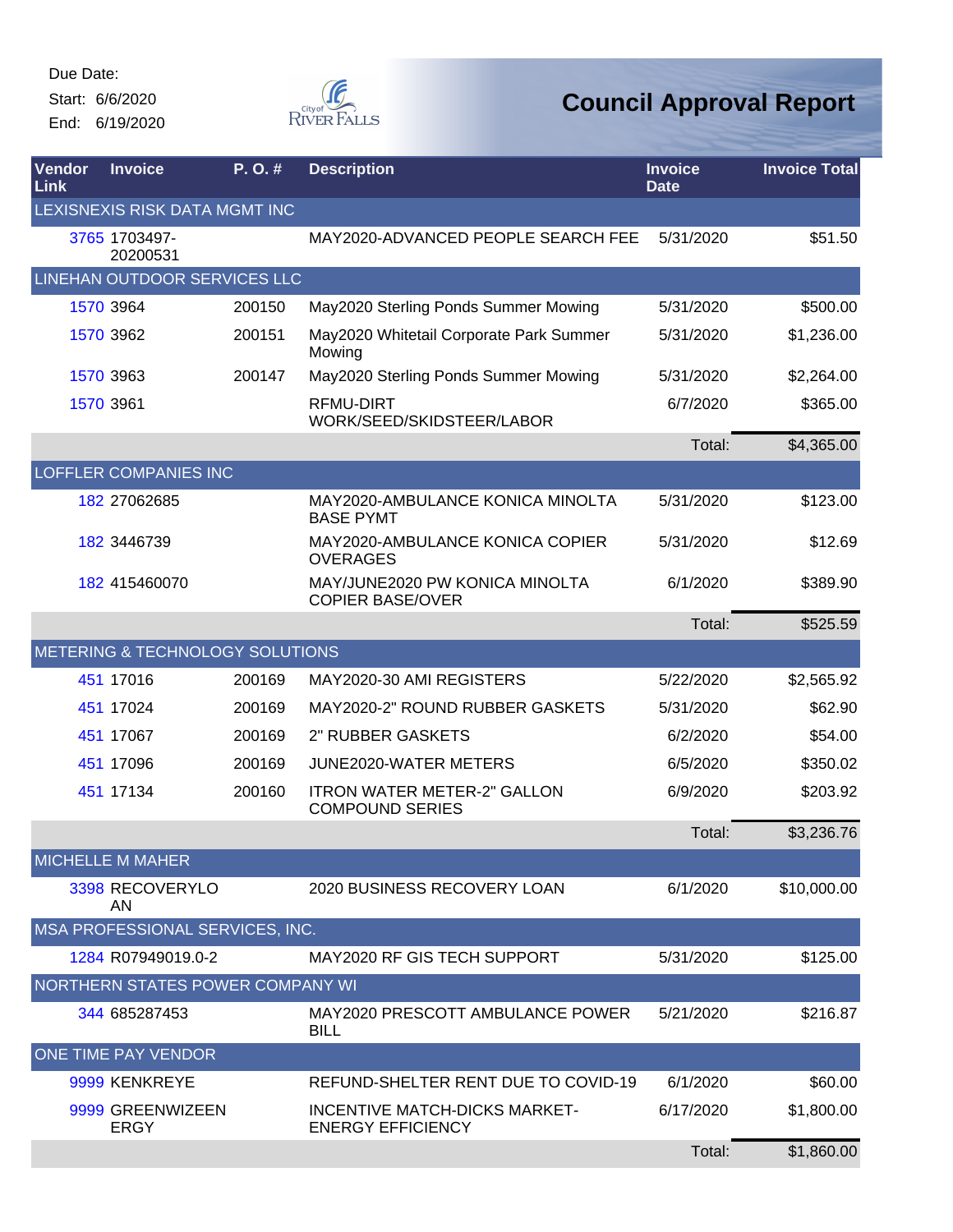Start: 6/6/2020

End: 6/19/2020



| Vendor<br>Link         | <b>Invoice</b>                         | P. O. # | <b>Description</b>                                          | <b>Invoice</b><br><b>Date</b> | <b>Invoice Total</b> |
|------------------------|----------------------------------------|---------|-------------------------------------------------------------|-------------------------------|----------------------|
|                        | PAYMENT SERVICE NETWORK INC            |         |                                                             |                               |                      |
|                        | 206 216355                             | 200050  | MAY2020-RFMU PAYMENT SERVICES                               | 5/31/2020                     | \$633.20             |
| <b>PELION BENEFITS</b> |                                        |         |                                                             |                               |                      |
|                        | <b>5 EKSTROM</b><br><b>RETIREMENT</b>  |         | <b>EKSTROM RETIREMENT TO PELION</b><br>SICK/HOLIDAY         | 6/5/2020                      | \$31,941.58          |
|                        | 5 60392                                |         | PPE 06/14/20                                                | 6/19/2020                     | \$2,133.08           |
|                        |                                        |         |                                                             | Total:                        | \$34,074.66          |
|                        | PIERCE COUNTY HIGHWAY DEPT             |         |                                                             |                               |                      |
|                        | 453 200424                             |         | APRIL2020-BRIDGE INSPECTION                                 | 5/19/2020                     | \$1,182.97           |
|                        | PIERCE COUNTY PUBLIC HEALTH DEPARTMENT |         |                                                             |                               |                      |
|                        | 950 2020 POOL                          |         | 2020 GLEN PARK POOL/SPLASH PAD FEES                         | 6/17/2020                     | \$796.00             |
|                        | PRUDENT MAN ADVISORS LLC               |         |                                                             |                               |                      |
|                        | 4399 133924                            |         | MAY2020 FINANCE/ENV MGMT FEES                               | 5/31/2020                     | \$355.04             |
|                        | PUBLIC SERVICE COMMISSION OF WISCONSIN |         |                                                             |                               |                      |
|                        | 216 2005-1-05110                       |         | MAY2020-APPLICATION/AUTH TO ADJUST<br><b>ELECTRIC RATES</b> | 5/31/2020                     | \$448.58             |
|                        | <b>R2K ENTERPRISES LLC</b>             |         |                                                             |                               |                      |
|                        | 4507 RECOVERYLO<br>AN                  |         | 2020 BUSINESS RECOVERY LOAN                                 | 6/1/2020                      | \$10,000.00          |
|                        | RECHARGE CHIROPRACTIC LLC              |         |                                                             |                               |                      |
|                        | 4510 RECOVERYLO<br>AN                  |         | 2020 BUSINESS RECOVERY LOAN                                 | 6/1/2020                      | \$10,000.00          |
|                        | <b>RFMU PAYMENTS OR REFUNDS</b>        |         |                                                             |                               |                      |
|                        | 990610 SONIAHERNAN<br><b>DEZ</b>       |         | REFUND-RFMU CUSTOMER DEPOSIT-<br>ACCT#4278-04               | 6/1/2020                      | \$399.18             |
|                        | 990610 TAMARALEYEN<br><b>DECKER</b>    |         | REFUND-RFMU CUSTOMER DEPOSIT-<br>ACCT#6758-14               | 6/1/2020                      | \$223.25             |
|                        | 990610 JODI&ERNEST<br><b>SHARLOW</b>   |         | REFUND-RFMU CUSTOMER DEPOSIT-<br>ACCT#6822-00               | 6/1/2020                      | \$378.90             |
|                        | 990610 VIVIDBEAUTYL<br><b>OUNGE</b>    |         | REFUND-RFMU CUSTOMER DEPOSIT-<br>ACCT#7277-04               | 6/1/2020                      | \$149.83             |
|                        | 990610 CEDALALLC                       |         | REFUND-RFMU CUSTOMER DEPOSIT-<br>ACCT#7807-04               | 6/1/2020                      | \$1,413.69           |
|                        | 990610 JODYARMSTR<br><b>ONG</b>        |         | REFUND-RFMU CUSTOMER DEPOSIT-<br>ACCT#8295-01               | 6/1/2020                      | \$300.60             |
|                        | 990610 JANICEHEALY                     |         | REFUND-RFMU OVERPYMT ACCT#2396-13                           | 6/1/2020                      | \$224.83             |
|                        | 990610 GREGGAMBUR                      |         | REFUND-RFMU OVERPYMT-ACCT#3319-00                           | 6/1/2020                      | \$25.02              |
|                        | 990610 KENNETHBRA<br><b>MBALL</b>      |         | REFUND-RFMU OVERPYMT-ACCT#3889-24                           | 6/1/2020                      | \$94.28              |
|                        | 990610 ALICEVINEY                      |         | REFUND-RFMU OVERPYMT-ACCT#6619-14                           | 6/1/2020                      | \$48.29              |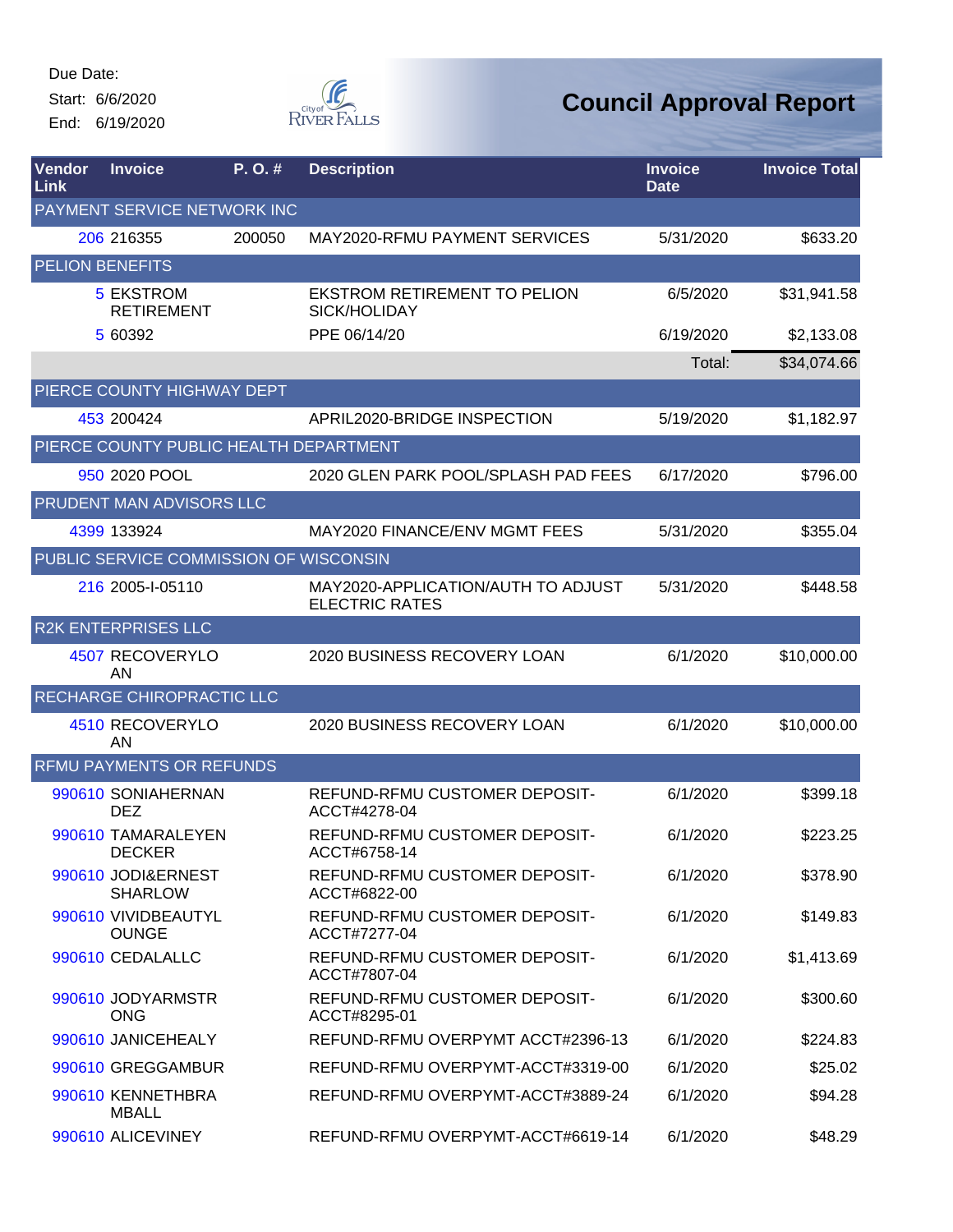Start: 6/6/2020

End: 6/19/2020



| Vendor<br><b>Link</b> | <b>Invoice</b>                             | P.O.#  | <b>Description</b>                                     | <b>Invoice</b><br><b>Date</b> | <b>Invoice Total</b> |
|-----------------------|--------------------------------------------|--------|--------------------------------------------------------|-------------------------------|----------------------|
|                       | 990610 KYLE&ALYSSA<br><b>BRANDNER</b>      |        | REFUND-RFMU OVERPYMT-ACCT#8019-04                      | 6/1/2020                      | \$161.68             |
|                       | 990610 MORROWBUIL<br><b>DERS</b>           |        | REFUND-RFMU OVERPYMT-ACCT#8178-00                      | 6/1/2020                      | \$57.31              |
|                       | 990610 REZARAHGOZ<br>AR.                   |        | REFUND-RFMU OVERPYMT-ACCT#9140-01                      | 6/1/2020                      | \$18.85              |
|                       | 990610 STEPHANIESU<br><b>KALSKI</b>        |        | REFUND-RFMU OVERPYMT-ACCT#9493-09                      | 6/1/2020                      | \$177.33             |
|                       | 990610 HICKORYHOM<br>ES <sub>1</sub>       |        | REFUND-RFMU OVERPYMT-ACCT#10050-00                     | 6/1/2020                      | \$82.52              |
|                       | 990610 HAMPTONWIL<br><b>MONT</b>           |        | REFUND-RFMU OVERPYMT-ACCT#2808-0                       | 6/17/2020                     | \$400.00             |
|                       |                                            |        |                                                        | Total:                        | \$4,155.56           |
|                       | <b>RIVER FALLS CHAMBER OF COMMERCE INC</b> |        |                                                        |                               |                      |
|                       | <b>225 1ST QRT</b><br><b>ROOM TAX</b>      |        | 1ST QRT ROOM TAX 2020                                  | 5/31/2020                     | \$11,122.19          |
|                       | 225 418A                                   |        | <b>FOUR CHAMBER CHECKS-APPLIANCE</b><br><b>REBATES</b> | 6/12/2020                     | \$100.00             |
|                       |                                            |        |                                                        | Total:                        | \$11,222.19          |
|                       | RIVER FALLS POLICE ASSOCIATION             |        |                                                        |                               |                      |
|                       | 9 60395                                    |        | PPE 06/14/20                                           | 6/19/2020                     | \$626.40             |
|                       | RIVER VALLEY AUDIOLOGY LLC                 |        |                                                        |                               |                      |
|                       | 4509 RECOVERYLO<br>AN                      |        | 2020 BUSINESS RECOVERY LOAN                            | 6/1/2020                      | \$10,000.00          |
|                       | <b>ROHL CONSTRUCTION INC</b>               |        |                                                        |                               |                      |
|                       | 2983 12433                                 |        | 43.23 TONS CRUSHED LIMESTONE                           | 5/31/2020                     | \$378.27             |
| <b>RUNNING INC</b>    |                                            |        |                                                        |                               |                      |
|                       | 1573 22986                                 | 200088 | MAY2020 Taxi Management Services                       | 5/1/2020                      | \$19,972.79          |
|                       | RURAL ELECTRIC SUPPLY COOPERATIVE          |        |                                                        |                               |                      |
|                       | 221 787670-00                              | 200183 | JUNE2020-9 TERMINTORS W/ CONN-<br><b>INVENTORY</b>     | 6/3/2020                      | \$241.94             |
|                       | <b>SCHINDLER ELEVATOR CORP</b>             |        |                                                        |                               |                      |
|                       | 444 8105282596                             | 200064 | MARCH-MAY2020 LIBRARY ELEVATOR<br><b>SERVICE</b>       | 5/31/2020                     | \$956.37             |
|                       | <b>SECURITAS ELECTRONIC SECURITY INC</b>   |        |                                                        |                               |                      |
|                       | 4485 7000537166                            |        | APRIL-JUNE2020 GLEN PARK PAVILION<br><b>MONITORING</b> | 5/31/2020                     | \$104.85             |
| <b>SHI CORP</b>       |                                            |        |                                                        |                               |                      |
|                       | 1155 B11810078                             |        | ACROBAT PRO DC FOR TEAMS SOFTWARE                      | 5/29/2020                     | \$30.18              |
|                       | <b>SHORT ELLIOTT HENDRICKSON INC</b>       |        |                                                        |                               |                      |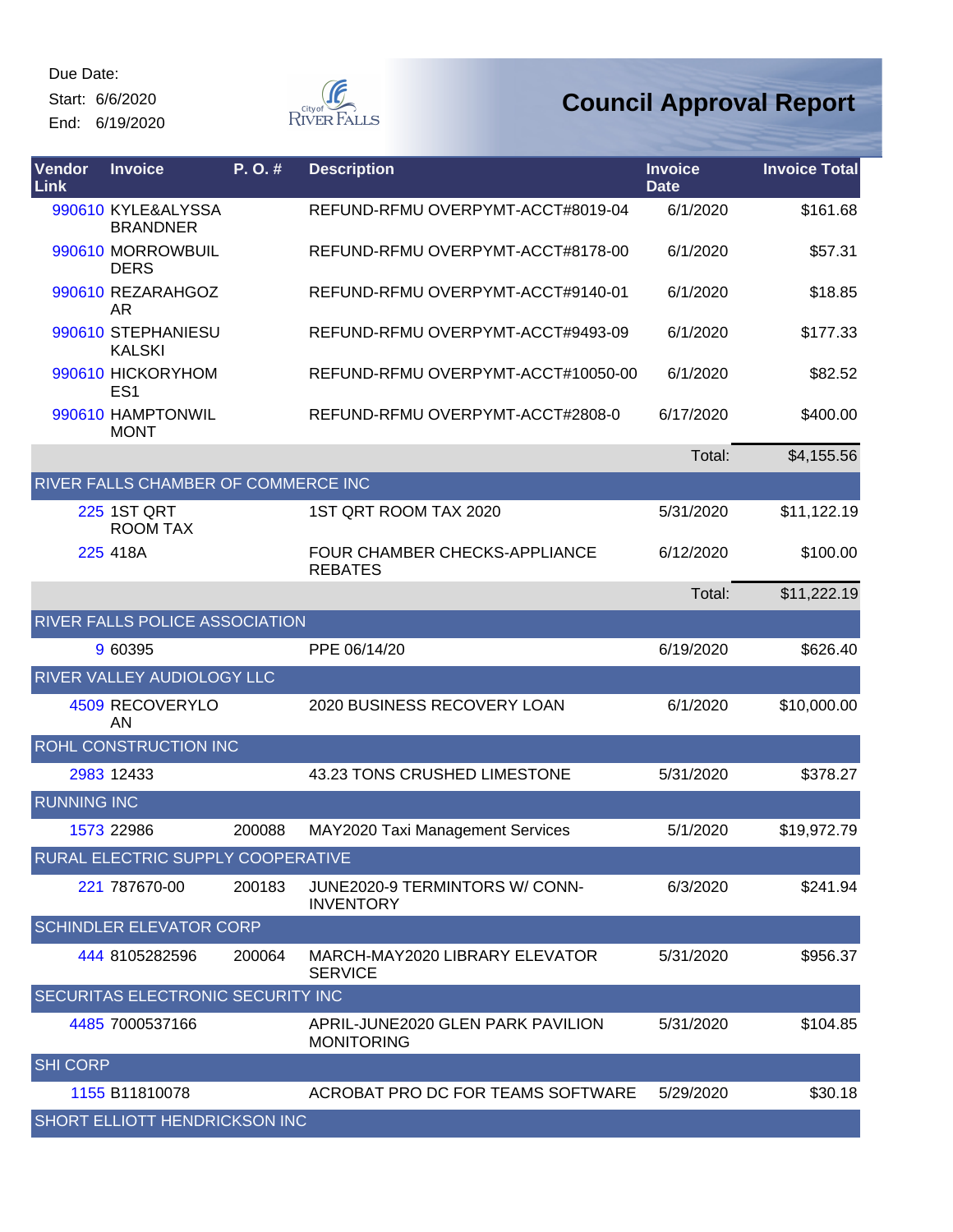Start: 6/6/2020

End: 6/19/2020



| Vendor<br>Link | <b>Invoice</b>                           | P.O.#  | <b>Description</b>                                          | <b>Invoice</b><br><b>Date</b> | <b>Invoice Total</b> |
|----------------|------------------------------------------|--------|-------------------------------------------------------------|-------------------------------|----------------------|
|                | 244 385368                               | 200195 | APRIL2020-NORTH TANK<br>PROJECT/REVIEW&DISCUSSION           | 5/1/2020                      | \$1,241.93           |
|                | 244 387007                               | 200195 | MAY2020 NORTH UTILITY LOOP AND TANK<br><b>PROJECT</b>       | 5/31/2020                     | \$3,484.35           |
|                |                                          |        |                                                             | Total:                        | \$4,726.28           |
|                | <b>ST CROIX COUNTY CLERK</b>             |        |                                                             |                               |                      |
|                | 650 2020SPRING                           |        | 2020 SPRING ELECTION<br><b>CODING/PUBLICATION</b>           | 5/31/2020                     | \$170.80             |
|                | STAFFORD ROSENBAUM LLP                   |        |                                                             |                               |                      |
|                | 2522 1238458                             |        | MAY2020-EXTRATERRITORIAL SUBDIVISION<br>ORDINANCE           | 5/31/2020                     | \$1,017.50           |
|                | STATE OF WI DEPT OF EMPLOYEE TRUST FUNDS |        |                                                             |                               |                      |
|                | 11 60396                                 |        | PPE 06/14/20                                                | 6/19/2020                     | \$94,604.11          |
|                | STATE OF WI, DEPT OF CHILDREN & FAMILIES |        |                                                             |                               |                      |
|                | 328 60397                                |        | PPE 06/14/20 REMIT ID#7747159                               | 6/19/2020                     | \$498.44             |
|                | <b>STATE TREASURER</b>                   |        |                                                             |                               |                      |
|                | 260 JUNE2020                             |        | JUNE2020-WATER/SEWER/ELECTRIC<br><b>BONDS</b>               | 6/1/2020                      | \$106,500.00         |
|                | <b>STRAND ASSOCIATES, INC</b>            |        |                                                             |                               |                      |
|                | 3346 0159845                             | 190374 | APRIL2020-WASTEWATER TREATMENT<br><b>PLANT AERATION</b>     | 5/12/2020                     | \$7,237.97           |
|                | 3346 0159844                             | 190220 | APRIL2020 JUG HANDLE WORK-SANITARY<br>SEWER/WATER           | 5/31/2020                     | \$11,813.16          |
|                |                                          |        |                                                             | Total:                        | \$19,051.13          |
|                | STUART C IRBY TOOL AND SAFETY            |        |                                                             |                               |                      |
|                | 156 S011890026.00 200155<br>1            |        | FOUR STREET LIGHT REPLACEMENT<br><b>COVERS</b>              | 5/27/2020                     | \$228.20             |
|                | <b>SYMICEK, ANGELINA</b>                 |        |                                                             |                               |                      |
|                | 3067 JUNE2020                            | 200061 | JUNE2020-SAFETY COORDINATOR<br><b>SERVICES</b>              | 6/1/2020                      | \$5,833.00           |
|                | <b>TRC ENVIRONMENTAL CORPORATION</b>     |        |                                                             |                               |                      |
|                | 1405 419654                              | 190329 | MAY2019 - FERC & HYDRO RELICENSING                          | 5/31/2020                     | \$4,328.36           |
|                | TRILOGY CONSULTING, LLC                  |        |                                                             |                               |                      |
|                | 454 1007                                 | 200109 | MARCH2020 - IMPACT FEE UPDATE                               | 5/1/2020                      | \$165.00             |
|                | 454 1008                                 | 200112 | MARCH2020 - BIOSOLIDS FACILITY<br><b>FINANCIAL ANALYSIS</b> | 5/1/2020                      | \$715.00             |
|                | 454 1041                                 | 200109 | MAY2020-IMPACT FEE UPDATE                                   | 5/27/2020                     | \$440.00             |
|                | 454 1042                                 | 200112 | MAY2020-BIOSOLIDS FACILITY FINANCIAL<br><b>ANALYSIS</b>     | 5/27/2020                     | \$1,402.50           |
|                |                                          |        |                                                             | Total:                        | \$2,722.50           |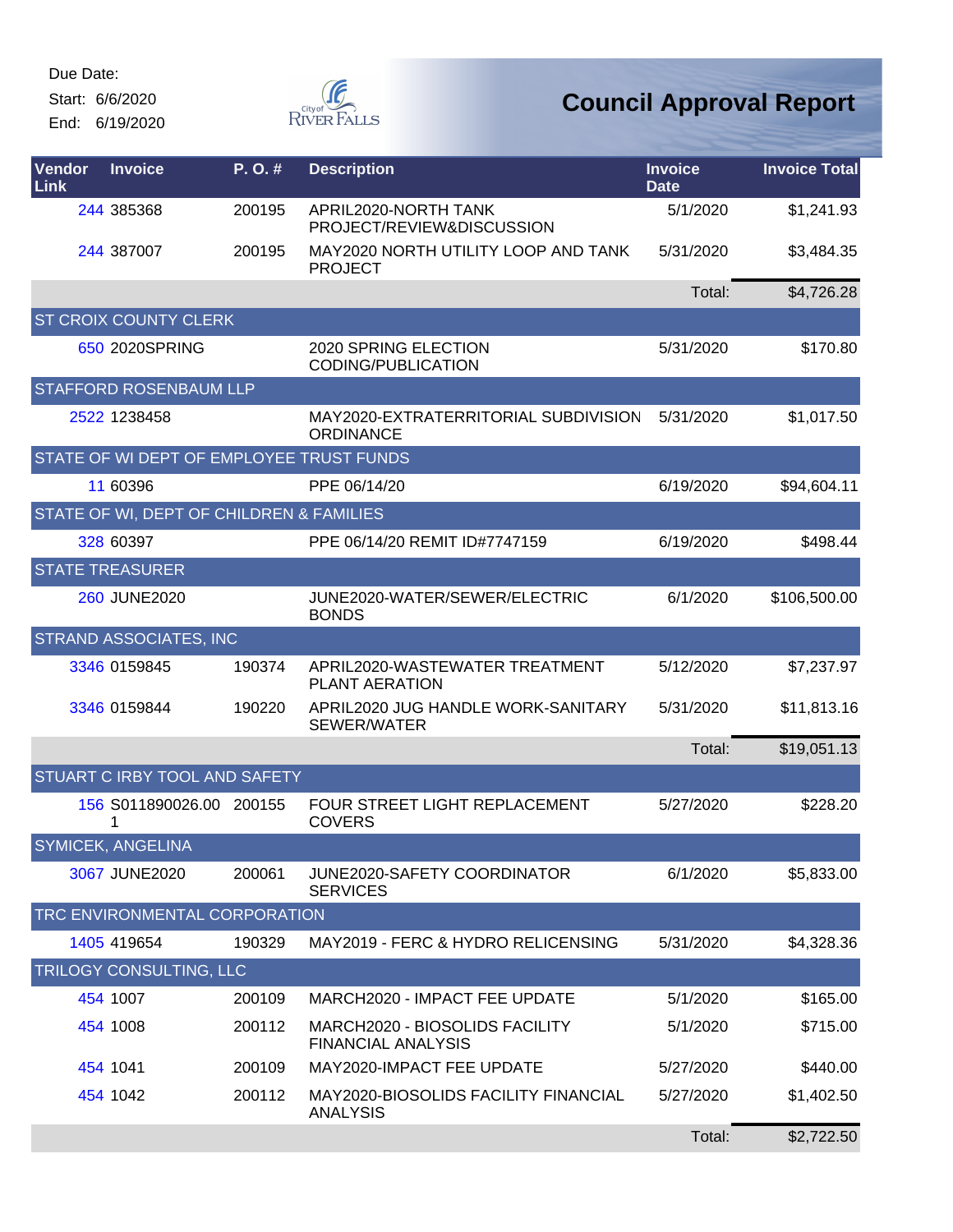Start: 6/6/2020

End: 6/19/2020



| <b>Vendor</b><br>Link | <b>Invoice</b>               | $P. O.$ # | <b>Description</b>                                     | <b>Invoice</b><br><b>Date</b> | <b>Invoice Total</b> |
|-----------------------|------------------------------|-----------|--------------------------------------------------------|-------------------------------|----------------------|
|                       | <b>TYLER TECHNOLOGIES</b>    |           |                                                        |                               |                      |
|                       | 381 045-304527               | 200191    | 2020 ANIMAL/BUSINESS LICENSE SUPPORT                   | 6/1/2020                      | \$2,335.60           |
|                       | <b>UHL COMPANY INC</b>       |           |                                                        |                               |                      |
|                       | 446 22367                    | 200196    | City Hall - Replace Controller                         | 5/29/2020                     | \$6,446.00           |
|                       | 446 60656                    | 200065    | 2020 LIBRARY 2ND QTR MAINTENANCE<br><b>CONTRACT</b>    | 5/31/2020                     | \$1,355.00           |
|                       | 446 23173                    | 200149    | LIBRARY-REPLACE DRIVE FOR AHU<br><b>SUPPLY FAN</b>     | 6/1/2020                      | \$2,906.72           |
|                       | 446 24081                    |           | <b>HVAC AUTOMATION SYSTEM SERVER</b><br><b>REPAIR</b>  | 6/8/2020                      | \$672.50             |
|                       |                              |           |                                                        | Total:                        | \$11,380.22          |
|                       |                              |           | UNEMPLOYMENT INSURANCE-DEPT OF WORKFORCE DEV           |                               |                      |
|                       | 277 698064-000-<br>3/MAY2020 |           | N.PIZZA-MAY2020 UNEMPLOYMENT<br><b>BENEFIT CHARGES</b> | 5/1/2020                      | \$705.94             |
|                       | US BANK NATIONAL ASSOC       |           |                                                        |                               |                      |
|                       | 284 MAY2020                  |           | <b>MAY2020 PCARD TRANSACTIONS</b>                      | 6/1/2020                      | \$60,597.18          |
|                       | USIC LOCATING SERVICES LLC   |           |                                                        |                               |                      |
|                       | 286 384567                   | 200146    | <b>MAY2020 - SANITARY &amp; SEWER LOCATES</b>          | 5/31/2020                     | \$3,851.18           |
|                       | 286 384566                   | 200146    | <b>MAY2020 ELECTRIC AND WATER LOCATES</b>              | 5/31/2020                     | \$8,304.07           |
|                       |                              |           |                                                        | Total:                        | \$12,155.25          |
|                       | VIKING COCA-COLA BOTTLING CO |           |                                                        |                               |                      |
|                       | 16 924902                    |           | MAY2020-AMBULANCE BEVERAGE ORDER                       | 5/31/2020                     | \$99.45              |
|                       | WAPASHA CONSTRUCTION CO INC  |           |                                                        |                               |                      |
|                       | 4401 MAY2020                 | 200120    | MAY2020 WWTP AERATION<br><b>IMPROVEMENTS</b>           | 5/31/2020                     | \$11,917.75          |
|                       | WELD RILEY, S.C.             |           |                                                        |                               |                      |
|                       | 301 46468                    |           | APRIL2020 NORTH INTERCEPTOR-EMINENT<br><b>DOMAIN</b>   | 5/1/2020                      | \$52.50              |
|                       | 301 46470                    |           | APRIL2020-COVID19 MATTERS                              | 5/1/2020                      | \$700.00             |
|                       | 301 46466                    |           | APRIL2020-AGENDAS AND MEETING                          | 5/1/2020                      | \$472.50             |
|                       | 301 46467                    |           | APRIL2020-GENERAL ADVICE                               | 5/1/2020                      | \$1,457.31           |
|                       | 301 47634                    |           | MAY2020-NORTH INTERCEPTOR-EMINENT<br><b>DOMAIN</b>     | 5/31/2020                     | \$140.00             |
|                       | 301 47635                    |           | MAY2020-COVID19 MATTERS                                | 5/31/2020                     | \$1,907.50           |
|                       | 301 47632                    |           | MAY2020-AGENDAS AND MEETINGS                           | 5/31/2020                     | \$490.00             |
|                       | 301 47633                    |           | MAY2020 GENERAL ADVICE                                 | 5/31/2020                     | \$280.00             |
|                       |                              |           |                                                        | Total:                        | \$5,499.81           |